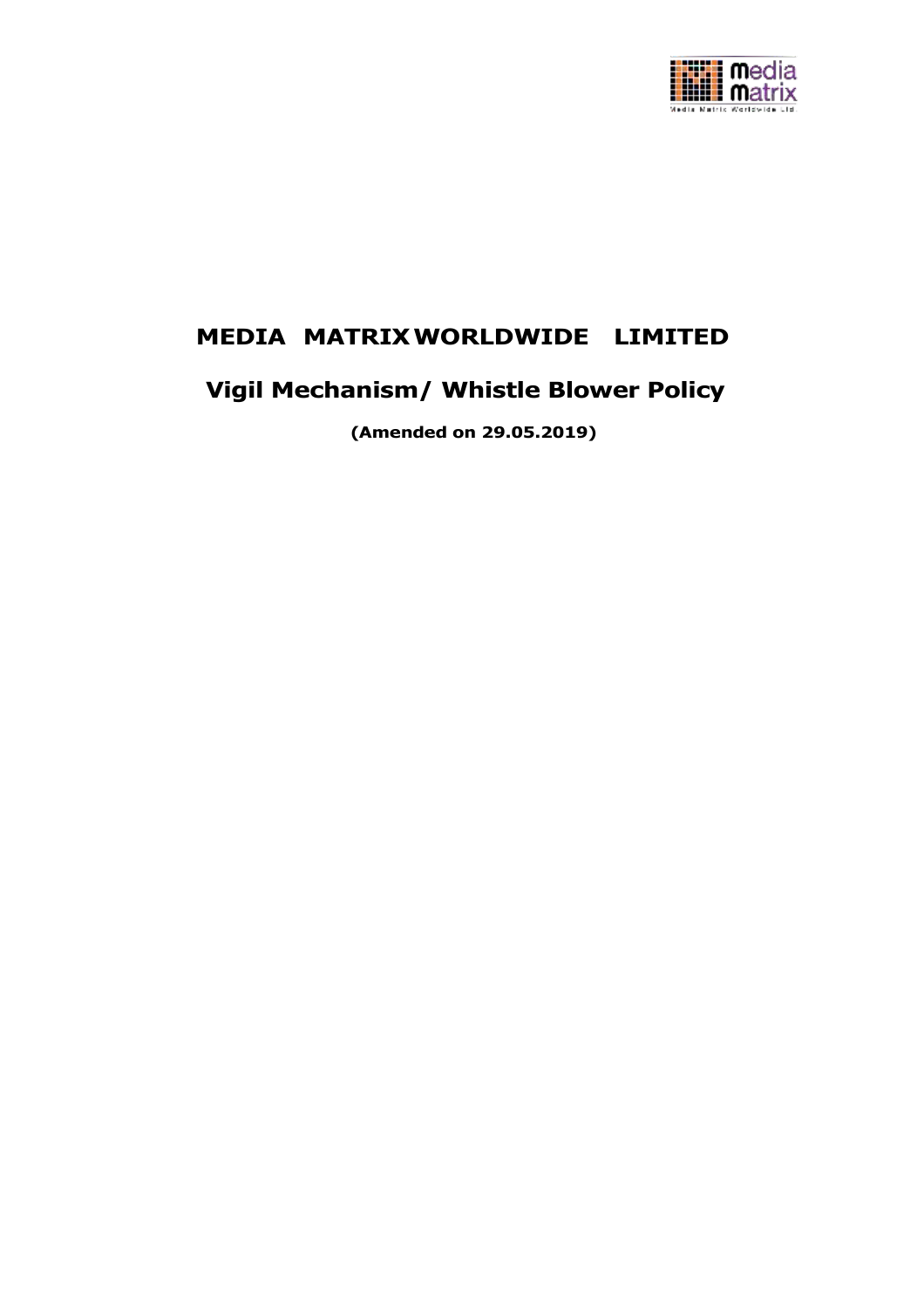

## **MEDIA MATRIXWORLDWIDE LIMITED**

#### **Vigil Mechanism/ Whistle Blower Policy**

(Regulation 22 of Securities and Exchange Board of India (Listing Obligations and Disclosure Requirements) Regulations, 2015)

Section 177(9) of the Companies Act, 2013 mandates the following classes of companies to constitute a vigil mechanism:-

- i) Every listed company
- ii) Every other company which accepts deposits from the public
- iii) Every company which has borrowed money from banks and public financial institutions in excess of Rs.fifty crore.

The Company has adopted a Code of Conduct for Directors and Senior Management Personnel ("the Code"), which lays down the principles and standards that should govern the actions of the Directors and Senior Management Personnel.

Any actual or potential violation of the Code, howsoever insignificant or perceived as such, is a matter of serious concern for the Company. Such a vigil mechanism shall provide for adequate safeguards against victimization of persons who use such mechanism and also make provision for direct access to the chairperson of the Audit Committee in appropriate or exceptional cases.

Regulation 22 of Securities and Exchange Board of India (Listing Obligations and Disclosure Requirements) Regulations, 2015 requires the listed entity shall formulate a vigil mechanism for directors and employees to report genuine concerns about unethical behavior, actual or suspected fraud or violation of the company's code of conduct or ethics policy. The vigil mechanism shall provide for adequate safeguards against victimization of director(s) or employee(s) or any other person who avail the mechanism and also provide for direct access to the chairperson of the audit committee in appropriate or exceptional cases.

Effective April 01, 2019, SEBI (Prohibition of Insider Trading) (Amendment) Regulations, 2018 requires that every listed company shall have a whistle-blower policy and shall make employees aware of such policy to enable employees to report instances of leak of unpublished price sensitive information.

#### **POLICY**

In compliance of the above requirements, MEDIA MATRIX WORLDWIDE LIMITED, (MMWL), being a Listed Company has established a Vigil (Whistle Blower) Mechanism and formulated a Policy in order to provide a framework for responsible and secure whistle blowing/vigil mechanism.

#### **Policy Objective**

The Company, through this policy envisages to encourage the Directors and Employees of the Company to report to the appropriate authorities any unethical behavior, improper, illegal or questionable acts, deeds, actual or suspected frauds or violation of the Company's Code of Conduct for Directors and Senior Management Personnel. The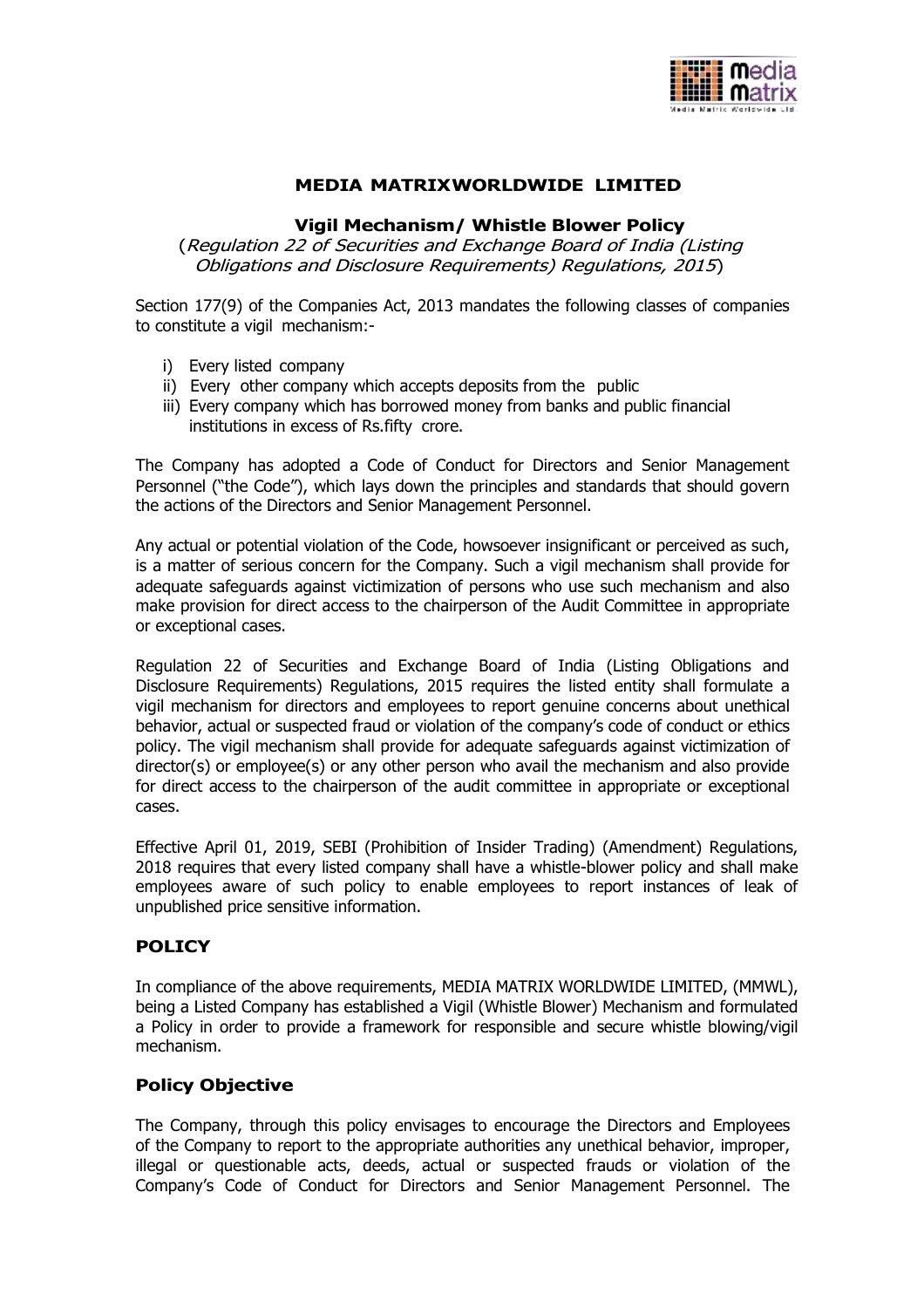

unethical, improper and illegal activities inter-alia include –

- 1. An act of omission, commission, concealment, misrepresentation which necessarily are in violation of law of the land, rules and regulation of the Company, Memorandum and Articles of Association of the Company and against the accepted principles jeopardizing the interest and growth of the Company.
- 2. Misuse or diversion of the Company's Funds, property and manpower.
- 3. Intentional financial irregularities, including fraud or suspected frauds
- 4. Manipulation of Company data/records
- 5. Gross or willful negligence causing substantial and specific danger to health, safety and environment.
- 6. Any act, deed or thing which goes against the interest of the Company.

#### **Definitions**

The definitions of some of the key terms used in this Policy are given below:

- (a) "Audit Committee" means the Audit Committee of Directors constituted by the Board of Directors of the Company.
- (b) "Employee" means every permanent employee and regular employee of the Company whether working in India or abroad, including the directors in the employment of the Company.
- (c) "Director" means every directors of the Company.
- (d) "Protected Disclosure" means any communication made in good faith that discloses or demonstrates information that may evidence unethical or improper activity. It should be factual and not speculative and should contain as much specific information as possible to allow for proper assessment of the nature and extent of the concern.
- (e) "Subject" means a person against or in relation to whom a Protected Disclosure has been made or evidence gathered during the course of an investigation.
- (f) "Vigilance Officer/Vigilance Committee or Committee" means a person or committee of persons nominated/appointed by the board of directors to receive Protected Disclosure from Whistle Blowers, maintaining records thereof, placing the same before the Audit Committee for its disposal and informing the Whistle Blowers the result thereof.
- (g) "Whistle Blower" means an Employee or Director making a Protected Disclosure under thisPolicy.
- (h) Unpublished Price Sensitive Information" means any information, relating to a company or its securities, directly or indirectly, that is not generally available which upon becoming generally available, is likely to materially affect the price of the securities and shall, ordinarily including but not restricted to, information relating to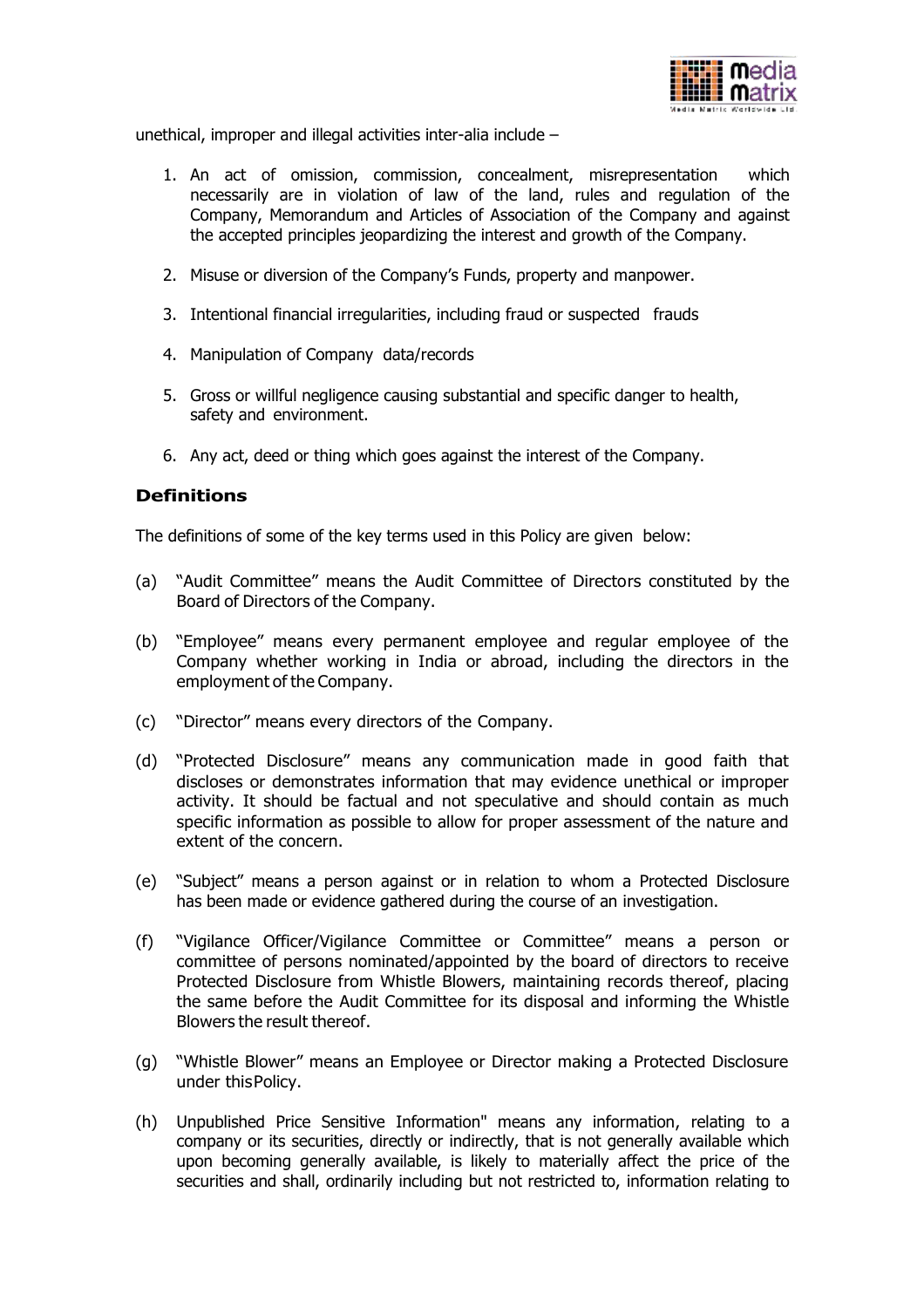

the following: –

(i) financial results;

(ii) dividends;

(iii) change in capital structure;

(iv) mergers, de-mergers, acquisitions, delistings, disposals and expansion of business and such other transactions;

(v) changes in key managerial personnel; and

(vi) such other events as may be determined by the Compliance Officer.

## **Eligibility**

This policy is applicable to Directors and all the regular, permanent employees of the Company.

## **Procedure**

All Protected Disclosures should be reported in writing by the Whistle Blower as soon as possible, not later than 30 days after the Whistle Blower becomes aware of the same and should either be typed or written in a legible handwriting in English/Hindi. The Protected Disclosure should be submitted under a covering letter signed by the Whistle Blower in a closed and secured envelope and should be super scribed as **"Protected Disclosure under the Whistle Blower policy"** or sent through email with the subject **"Protected Disclosure under the Whistle Blower policy"**. If the Protected Disclosure is not super scribed and closed as mentioned above, the protected disclosure will be dealt with as if a normal disclosure. All Protected Disclosures should be addressed to the Vigilance Officer of the Company or to the Chairman of the Audit Committee in exceptional cases.

The contact details of the Vigilance Officer are as under:-

Company Secretary

Plot No 38, 4th Floor, Sector 32, Gurgaon 122001

Email: mmwl.corporate@gmail.com

In order to protect the identity of the Whistle Blower, the Vigilance Officer will not issue any acknowledgement to him and he is not advised neither to write their name / address on the envelope nor enter into any further correspondence with the Vigilance Officer.

Anonymous / Pseudonymous disclosure shall not be entertained by the Vigilance Officer.

On receipt of the Protected Disclosure, the Vigilance Officer shall detach the covering letter bearing the identity of the Whistle Blower and process only the Protected Disclosure.

The Vigilance Officer shall keep a register for the registration of the Protected Disclosures received from the Whistle Blowers, with each Disclosure serially numbered and the action taken/recorded in each case.

## **Investigation**

All Protected Disclosures under this policy will be recorded and thoroughly investigated. The Vigilance Officer will carry out an investigation either himself/herself or by involving any other Officer of the Company/ Committee constituted for the same /an outside agency before referring the matter to the Audit Committee of the Company.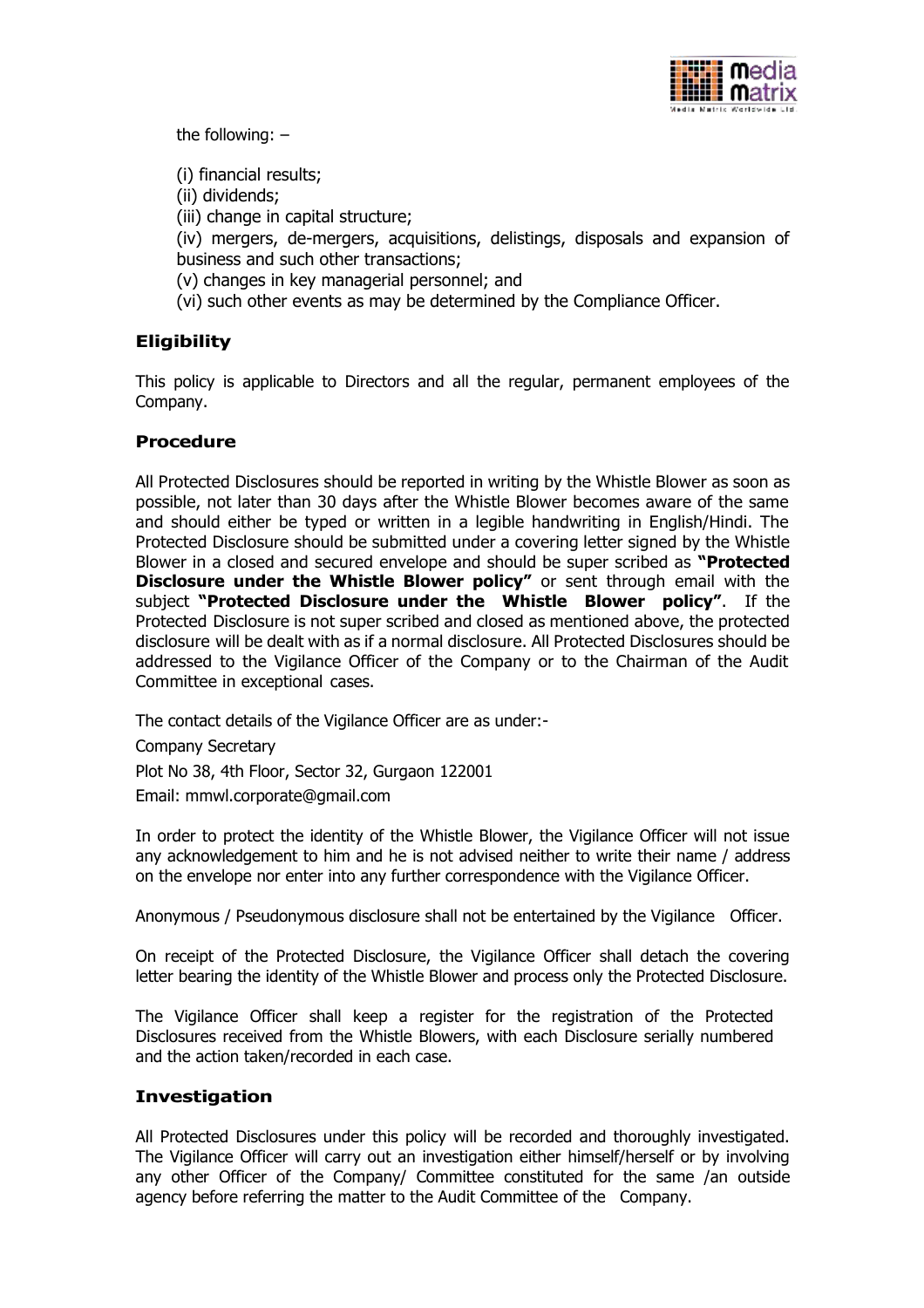

The Audit Committee, if deems fit, may call for further information or particulars from the Subject and at its discretion, consider involving any other/additional Officer of the Company and/or Committee and/ or an outside agency for the purpose of investigation. The subject shall have a duty to co-operate with the investigator and responsibility not to interfere or obstruct with the investigation process.

The Audit Committee can summon the Whistle Blower to take oral evidence or may ask for further documentary evidence in support of his/her compliant.

The investigation by itself would not tantamount to an accusation and is to be treated as a neutral fact finding process.

The investigation shall be completed normally within 90 days of the receipt of the Protected Disclosure and is extendable by such period as the Audit Committee deems fit.

Any member of the Audit Committee or other officer having any conflict of interest with the matter shall disclose his/her concern /interest forthwith and shall not deal with the matter.

## **Decision and reporting**

If an investigation leads to a conclusion that an improper or unethical act has been committed, the Chairman of the Audit Committee shall after going through the report and the evidences and documents submitted by the Whistle Blower shall take appropriate decision on the report and forward the same to the Board of Directors for suitable action. The action taken on the report shall be communicated to the Whistle Blower/ Subject.

A quarterly report with number of complaints received under the Policy and their outcome shall be placed before the Audit Committee and the Board.

A Whistle Blower who makes false allegations of unethical & improper practices or about alleged wrongful conduct of the Subject to the Vigilance Officer or the Audit Committee shall be subject to appropriate disciplinary action in accordance with the rules, procedures and policies of the Company.

While acting on the basis of this policy, the employees shall act with utmost bonafide intention, any reports complaints made by the employees under this policy shall be true and fair supported by strong documentary evidences. The safeguard of the Company's interest shall be the only motive of the employees.

#### **Protection**

The Company shall not threaten, discriminate or take retaliatory action against an employee in any manner which adversely effect the employee's employment in the organization.

No adverse action will be taken against an employee who participates or gives information in an investigation or hearing or enquiry initiated by the Vigilance Officer/ Officer/ Vigilance Committee/ Audit Committee.

No unfair treatment will be meted out to a Whistle Blower by virtue of his/ her having reported a Protected Disclosure under this policy. Adequate safeguards against victimisation of complainants shall be provided. The Company will take steps to minimize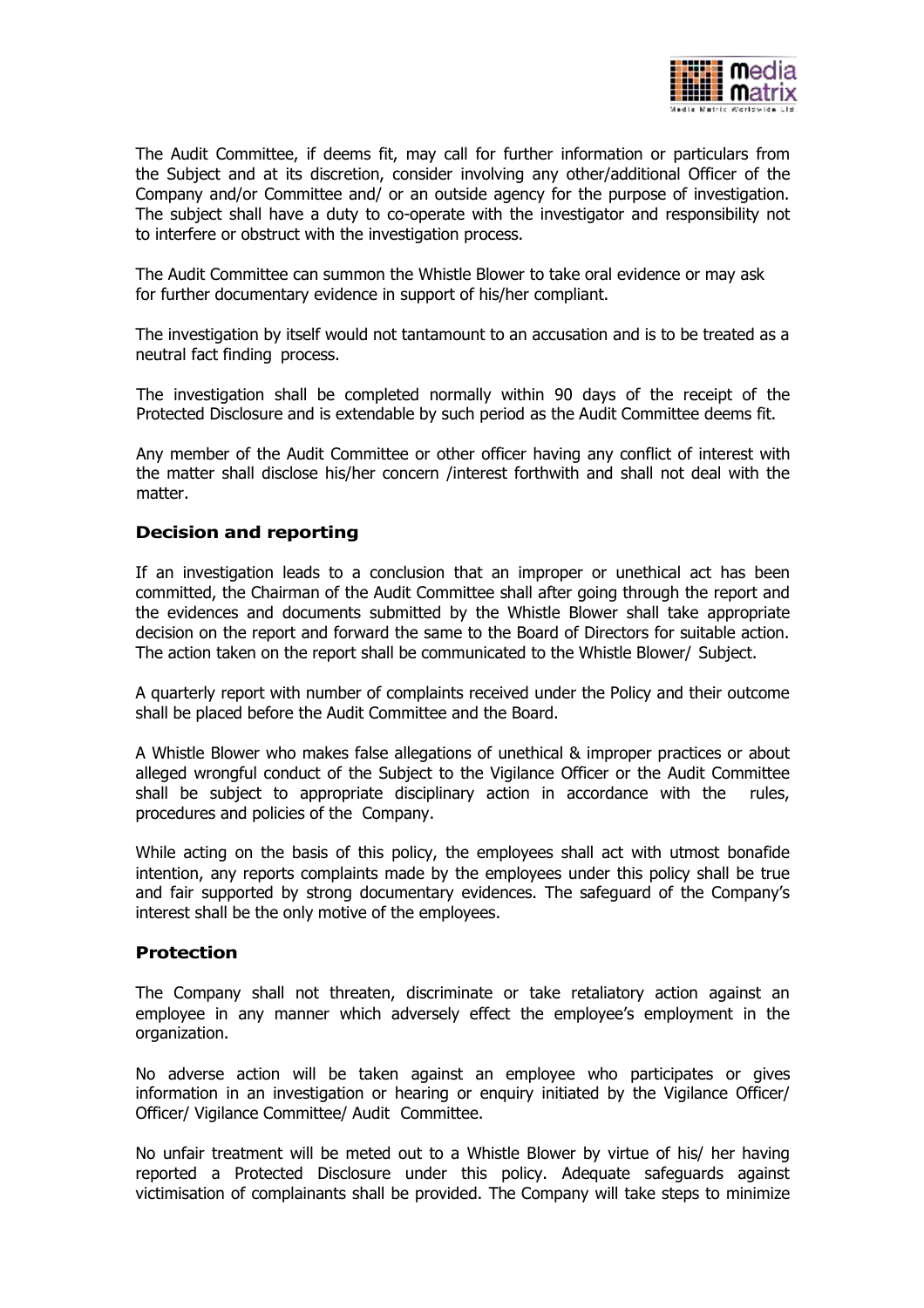

difficulties, which the Whistle Blower may experience as a result of making the Protected Disclosure. This however, does not preclude a superior or management from taking appropriate action against an employee for misconduct, indiscipline, poor job performance or retrenchment as per the policy of the Company.

The identity of the Whistle Blower shall be kept confidential to the extent possible and permitted under law. Any other employee assisting in the said investigation shall also be protected to the same extent as the Whistle Blower.

## **Confidentiality**

The complainant, Vigilance Officer, Members of Audit Committee, the Subject and everybody involved in the process shall, maintain confidentiality of all matters under this Policy, discuss only to the extent or with those persons as required under this policy for completing the process of investigations and keep the papers in safe custody.

## **Disqualifications**

While it will be ensured that genuine Whistle Blowers are accorded complete protection from any kind of unfair treatment as herein set out, any abuse of this protection will warrant disciplinary action.

Protection under this Policy would not mean protection from disciplinary action arising out of false or bogus allegations made by a Whistle Blower knowing it to be false or bogus or with a malafide intention.

Whistle Blowers, who make any Protected Disclosures, which have been subsequently found to be malafide, frivolous or malicious, shall be liable to be prosecuted.

Access to Chairman of the Audit Committee

The Whistle Blower shall have right to access Chairman of the Audit Committee directly in exceptional cases and the Chairman of the Audit Committee is authorized to prescribe suitable directions in this regard.

#### **Communication**

Directors and Employees shall be informed of the Policy by publishing the same on the notice board. The Whistle Blower Policy as adopted by the Board shall also be made available at the website of the Company.

#### **Retention of documents**

All Protected Disclosures in writing or documented along with the results of Investigation relating thereto, shall be retained by the Company for a minimum period of three years.

## **Confirmation**

The Company shall annually affirm that the management has not denied any employee access to the Audit Committee for reporting under this policy.

The aforesaid affirmation shall also be incorporated in the Board Report on Corporate Governance in the Annual Report.